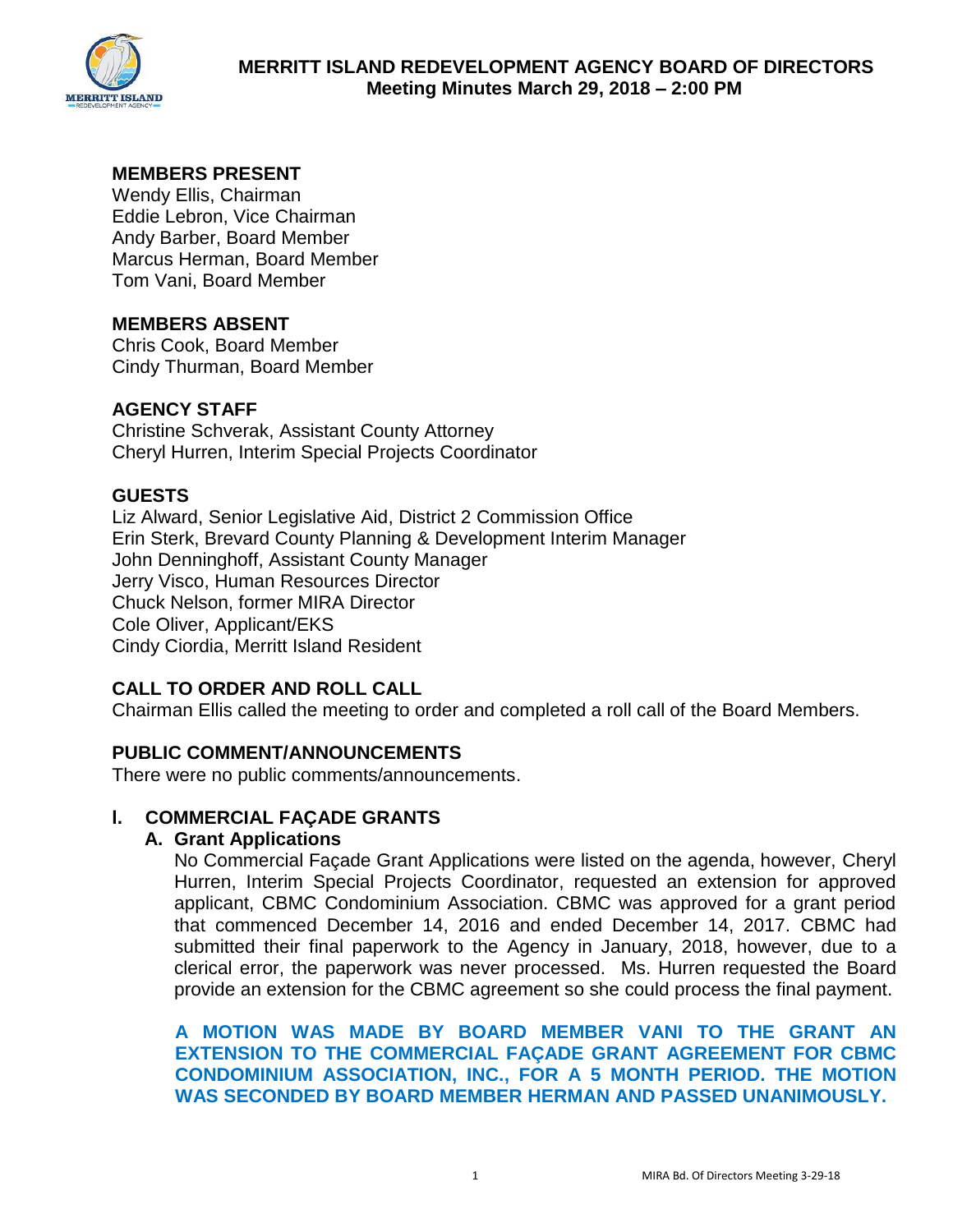

## **ll. ZONING PRESENTATIONS**

Board Member Lebron stated he has a possible conflict of interest with Item II.A & B as he had had discussions about becoming an investor in the proposed projects in the future. Board Member LeBron notified the Board that he would abstain from voting on Item II.A & B. Board Member Lebron will submit a completed Conflict of Interest Form to the MIRA office within 14 days of the Board Meeting.

## **A. Panorama Mobile Home Park, Inc., 18PZ00017 Small Scale Amendment**, **Gary Edinger, President/Cole Oliver, EKS, Inc.**

Cole Oliver represented EKS, Inc, the owner of Panorama Mobile Home Park, located on the east side of S. Tropical Trail, north of Peck Avenue. Mr. Oliver explained that the property was currently zoned R-15 multi-use, which is similar to other zoning in the area. Previously, the property was a trailer park. Presently, it is a homeless camp. Mr. Oliver stated that the concept for development of the property was to erect a selfstorage facility. There would be one-access point on S. Courtenay Parkway at the Dollar General, and a low-traffic impact was anticipated. Board Member Barber asked if businesses would be allowed to operate from the storage units. Mr. Oliver replied that businesses would NOT be allowed to operate, and that the project was only for self-storage, including RV storage. Mr. Oliver added that the building will be a single story, possibly 350 mixed sized units, with an on-site manager during regular business hours.

Board Member Herman asked Erin Sterk with Brevard County Planning and Development to explain the implications of changing the zoning from CC to BU-1. Ms. Sterk replied that CC is the land use, and that the zoning change would be from RA210-residential to BU-1-commercial. BU-1-commercial is one of the most intense uses, and includes the possibility of many uses other than self-storage. Ms. Sterk mentioned a BDP (Binding Development Plan) could limit the use. Mr. Oliver said he believed that all the other surrounding properties were zoned BU-1-commercial.

Chairman Ellis asked former MIRA Director Chuck Nelson for his opinion. Mr. Nelson stated that the ship sailed when Dollar General went in front of the property, and that in his opinion, a self- storage facility was not a bad concept for this space, and in fact may be the best use for the property, which is approximately 7 acres.

## **B. Panorama Mobile Home Park, Inc., 18PZ00032 Rezoning without CUP**

## **A MOTION WAS MADE BY BOARD MEMBER HERMAN CHANGE THE ZONING OF PANORAMA MOBILE HOME PARK, INC., FROM RA210 TO BU-1. THE MOTION WAS SECONDED BY BOARD MEMBER BARBER.**

Board Member Barber asked that the motion be amended to include a Binding Development Plan (BDP) in conjunction with the EKS vision of a self-storage facility. Ms. Sterk stated that if the BDP were added, the Planning & Development Deptment would only evaluate and make approval recommendations for use of the BU-1 commercial zoning for a self-storage facility. Board Member Barber stated that the BDP did not mean it could not be used for another purpose, only that it would have to be reapproved for another purpose. Ms. Sterk concurred.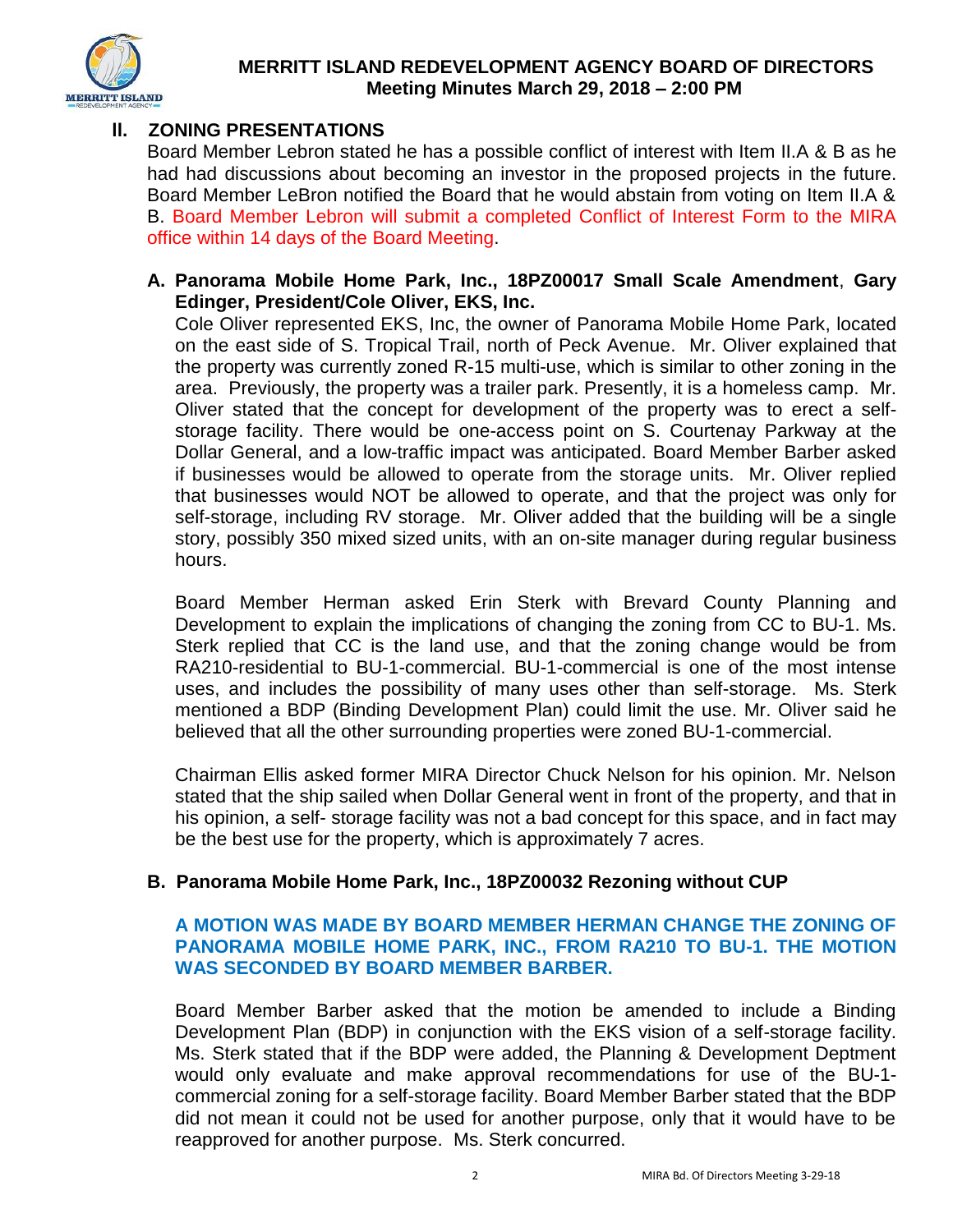

**BOARD MEMBER HERMAN AMENDED HIS MOTION TO SUPPORT CHANGING THE ZONING OF PANORAMA MOBILE HOME PARK, INC., FROM RA210 TO BU-1, WITH A BDP ONLY FOR SELF-STORAGE UNITS, BUT NOT NECESSARILY TIED INTO A SPECIFIC SITE PLAN. THE MOTION WAS SECONDED BY BOARD MEMBER BARBER MOTION AND PASSED UNANIMOUSLY, WITH THE EXCEPTION OF BOARD MEMBER LEBRON WHO OBSTAINED, DUE TO A POTENTIAL CONFLICT OF INTEREST.** 

**A MOTION WAS MADE BY BOARD MEMBER BARBER TO SUPPORT THE SMALL SCALE AMENDMENT FOR THE PANORAMA MOBILE HOME PARK, INC. THE MOTION WAS SECONDED BY BOARD MEMBER VANI AND PASSED UNANIMOUSLY, WITH THE EXCEPTION OF BOARD MEMBER LEBRON WHO OBSTAINED, DUE TO A POTENTIAL CONFLICT OF INTEREST.** 

### **lll. PUBLIC PRESENTATIONS**

There were no public presentations.

### **lV. CONSENT AGENDA**

**A. Approval of August 30, 2017 and February 22, 2018 Regular Meeting Minutes and Workshop Meeting Minutes** 

**A MOTION WAS MADE BY BOARD MEMBER HERMAN TO APPROVE THE CONSENT AGENDA. THE MOTION WAS SECONDED BY BOARD MEMBER VANI AND PASSED UNANIMOUSLY.** 

#### **V. OLD BUSINESS**

## **A. Update on Staff Positions**

Assistant County Manager John Denninghoff told the Board that the Special Projects Coordinator IV position still had not been filled. An additional interview process was required and would be facilitated within a week. A discussion was held regarding the salary of the new Special Projects Coordinator position. It was noted that since the salary had been increased for the Special Projects Coordinator IV position, it would be decreased for the Executive Director position so that the budget would stay revenue neutral. The duties of the Executive Director would now be split between the two positions, with the Special Projects Coordinator focusing exclusively on development projects and Commercial Façade Grants, and the Executive Director focusing on the administrative management, financial, and community outreach aspects of MIRA.

Chairman Ellis also reminded the Board that since the Executive Director position is now a County Position, approximately 20-25% of that person's time will be spent in meetings required for County department directors, furthering the need to have one person solely focused on facilitating the development of MIRA's projects.

The Board discussed that it would be preferable to hire the Executive Director first, and then have the Director hire the Special Projects Coordinator. Unfortunately, hiring the Executive Director would require additional time to advertise and hire, and on-going projects would suffer in the meantime. Therefore, the Board agreed they needed to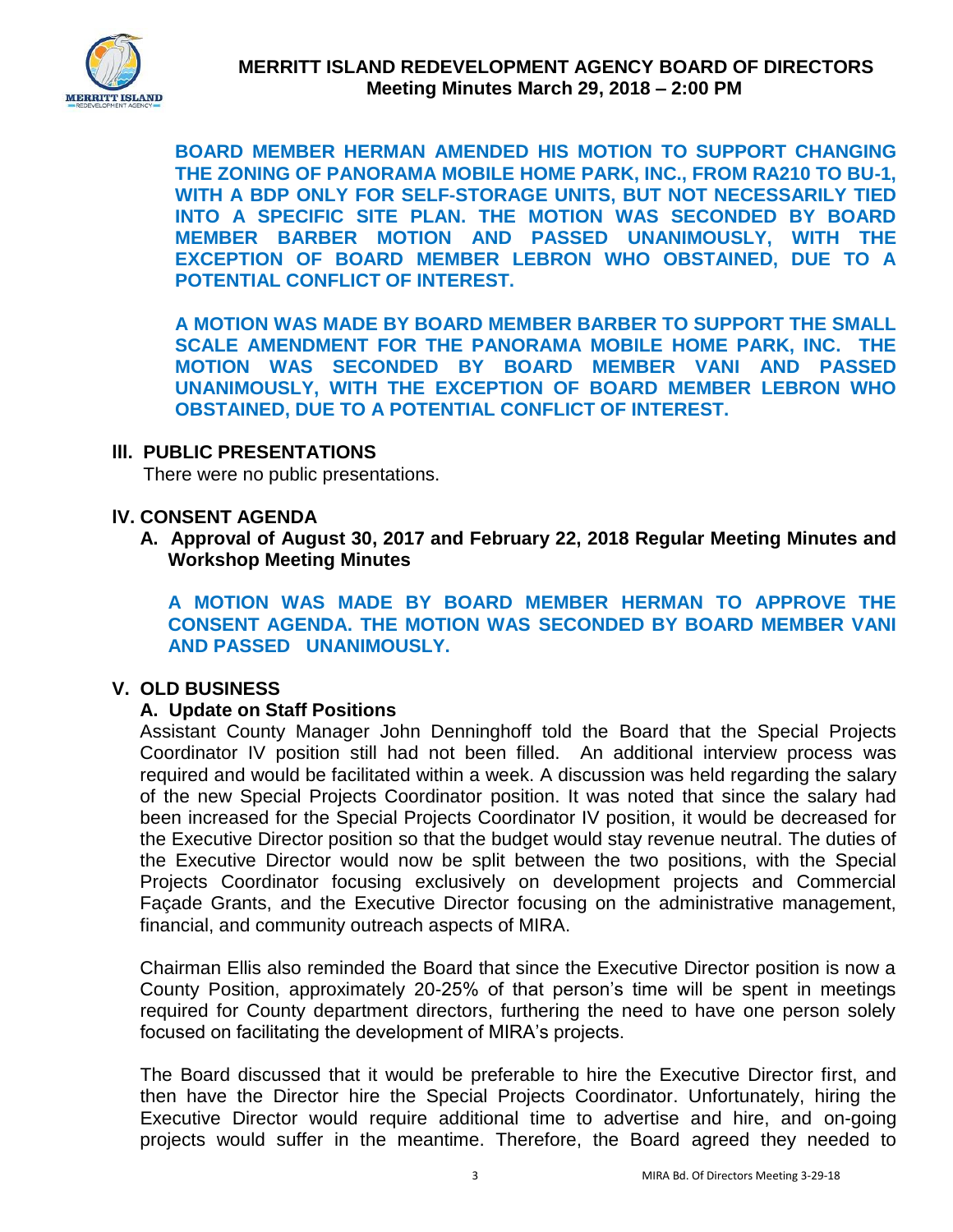

proceed with hiring a Special Projects Coordinator as quickly as possible. Chairmen Ellis noted that all County employees are on probation for a period of time, which would allow the new Director time to interface with the Special Projects Coordinator for a period of time prior to his or her employment becoming permanent.

Chairman Ellis stated that there was also a need for a part-time secretary to take minutes and enter payables into the County system. Since MIRA has been paying a temporary agency in the past to facilitate these duties, the temp agencies mark-up in payroll would be negated if MIRA could hire this position directly. The Chairman asked Mr. Denninghoff if he could facilitate a meeting between the two of them and County Manager Abatte to discuss the staffing of MIRA. Mr. Denninghoff agreed to do so. Mr. Denninghoff stated that he also anticipated Chairman Ellis would be part of the interview process for the Special Projects Coordinator, along with Mr. Visio. Chairman Ellis requested that the Board take formal action on both requests.

### **A MOTION WAS MADE BY BOARD MEMBER BARBER TO APPOINT CHAIRMAN ELLIS TO REPRESENT THE MIRA BOARD DURING THE INTERVIEW PROCESS, AND DURING THE HIRING OF THE SPECIAL PROJECTS COORDINATOR IV, AS WELL AS MEETING WITH COUNTY MANAGER ABATTE REGARDING MIRA STAFFING. THE MOTION WAS SECONDED BY BOARD MEMBER VANI AND PASSED UNANIMOUSLY.**

Mr. Denninghoff offered to update the Board Members on the Cone Road Project. He explained that when the project was re-bid, only one bid was received, which was not what he had hoped for. The bid was extremely high and came in at about \$2.3 million, or \$600,000 higher than anticipated. A decision will to be made as to how the County will respond. Mr. Denninghoff is still analyzing the costs and evaluating the grants associated with the project. If the cost goes up, MIRA may have to budget additional funds. Mr. Denninghoff projected that it would be the fall of 2018 before the project begins.

Board Member Barber asked about the S. Tropical Trail sidewalk project. Mr. Denninghoff stated that the County is dealing with property easements. The decision was made to build sidewalks where the County already has the right-of-way and in areas where the property owners have already provided the County with an easement. The project will be completed soon; there will be gaps in the sidewalk where homeowners declined the opportunity to provide an easement to the County.

# **VI. NEW BUSINESS - NONE**

# **VII. REVIEW OF ACTION ITEMS AND BOARD REPORTS**

## **A. Christine Schverak, Assistant County Attorney**

Attorney Schverak addressed her action items.

 **1.** Attorney Schverak was asked to determine: Could the policies and procedures could be changed so a sitting MIRA Board Member could qualify for a Commercial Façade Grant one time during their 4-year term. The answer was yes however, the Board Member would have to disclose a conflict and abstain from voting. Chairman Ellis reminded the Board that she had asked this question because even though she understood why the procedure was implemented years ago, it was currently outdated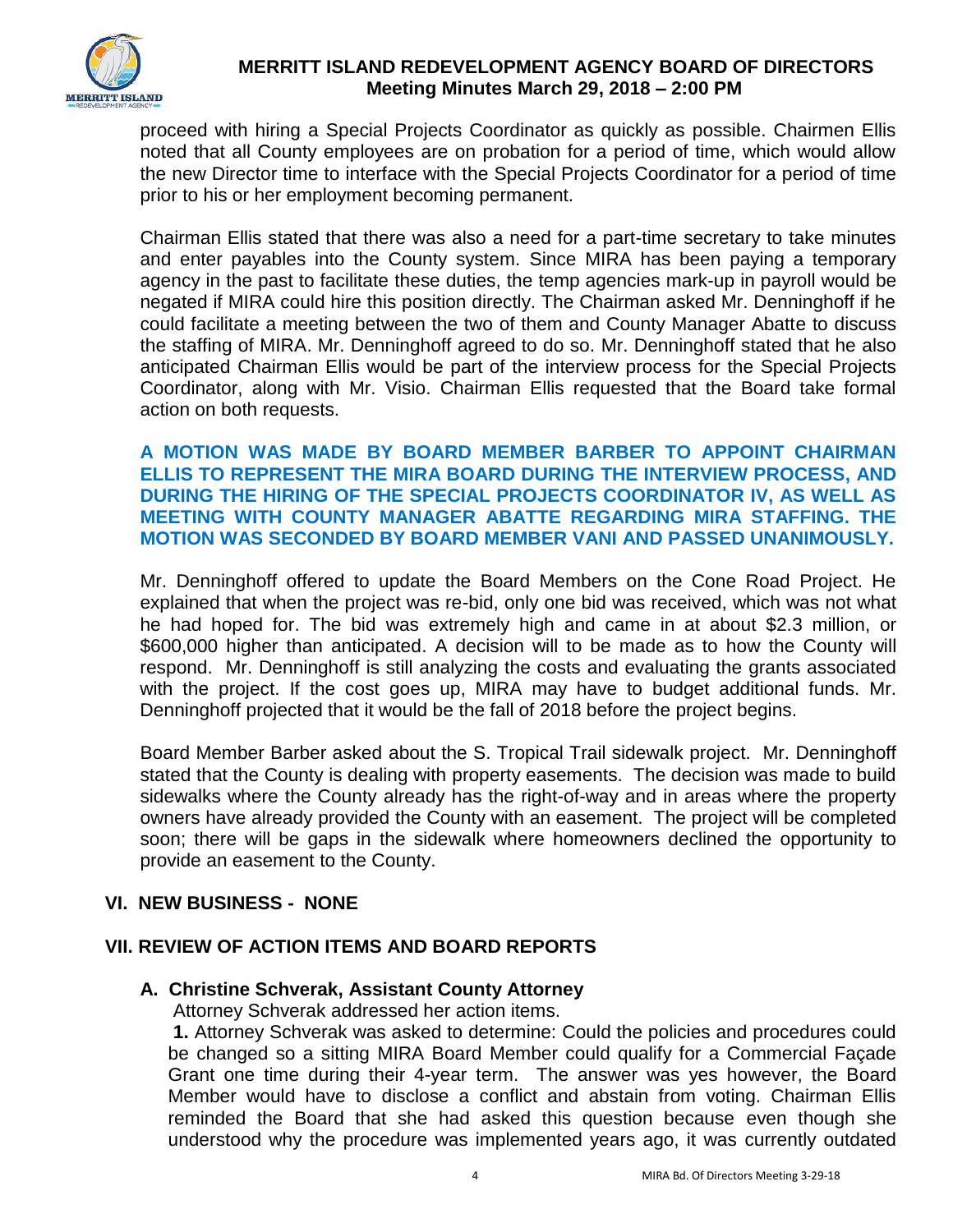

and specifically unfair to Board Member Herman, who had spent thousands of volunteer hours chairing the beautification Committee for the last 14 years, as well as serving on the MIRA Board. In the Chairman's opinion, Board Member Herman should be able to apply for a matching grant 1 time during a 4-year term, if he chose to update the commercial façade of his property.

**2.** Attorney Schverak said she was asked to look at and make recommendations to the existing procedures and agreements for the Commercial Façade Grant Program. Attorney Schverak's recommendations were found in the Item VII tab and are attached to these minutes.

**3.** Attorney Schverak was also asked if it was possible to create an overlay with exceptions for signs. She will need to sit down with County staff and discuss the

**4.** Attorney Schverak researched whether or not a Residential Façade Grant Program would be and eligible expense for MIRA. Based on State Statutes, Attorney Schverak reported that yes it was possible to create such a program, under the definition of removing slum and blight.

The Board reviewed Attorney Schverak's recommendations to the Commercial Façade Grant application and noted changes to be made. Board Member Lebron offered to make the changes to the Commercial Façade Grant Program documents, as per the recommendations made by the Attorney, and agreed upon by the board.

At the request of Chairman Ellis, After the Commercial Façade Grant Program documents are revised, Board Member Herman will review them with the Beautification Committee and bring them back to the MIRA Board for final approval, along with any additional recommendations of the Beautification Committee.

## **B. Andy Barber, Board Member**

Board Member Barber doesn't want MIRA to lose sight of the possibility to facilitate pepper tree busting on S.R. 520 from Merritt Square Mall to Erdman's. Chairman Ellis reminded the Board that at the last meeting, former Executive Director Nelson pointed out that the project was not part of the FY 2017/18 budget. Chairman Ellis will review the budget with Ms. Hurren and determine where MIRA stands financially, and if there is enough money allocated in landscaping to facilitate pepper busting.

 Board Member Barber stated he wants to pursue language for painting and landscaping for the residential wall areas at 100%. Attorney Schverak will explore the concept of a Residential Façade Program that will be funded at 100% with no match required.

 Board Member Barber stated that Veteran's Park is drifting and needs to be a high priority of the new Special Project Coordinator. Ms. Alward stated that the River Rat's wanted to do a Medal of Honor Park and requested a grant of \$1.2-1.3 million from the state which was not approved. The River Rat's only have \$6,000 in their fund. She has been working with the veterans to find a space for a Medal of Honor Park where the other monuments are located that will be agreeable to all parties. Once this is facilited, the Veterans Park committee can continue.

Ms. Alward also discussed the concept of the Residential Façade Program, stating that she believed Board Member Barber was talking about the 4-5 subdivisions on